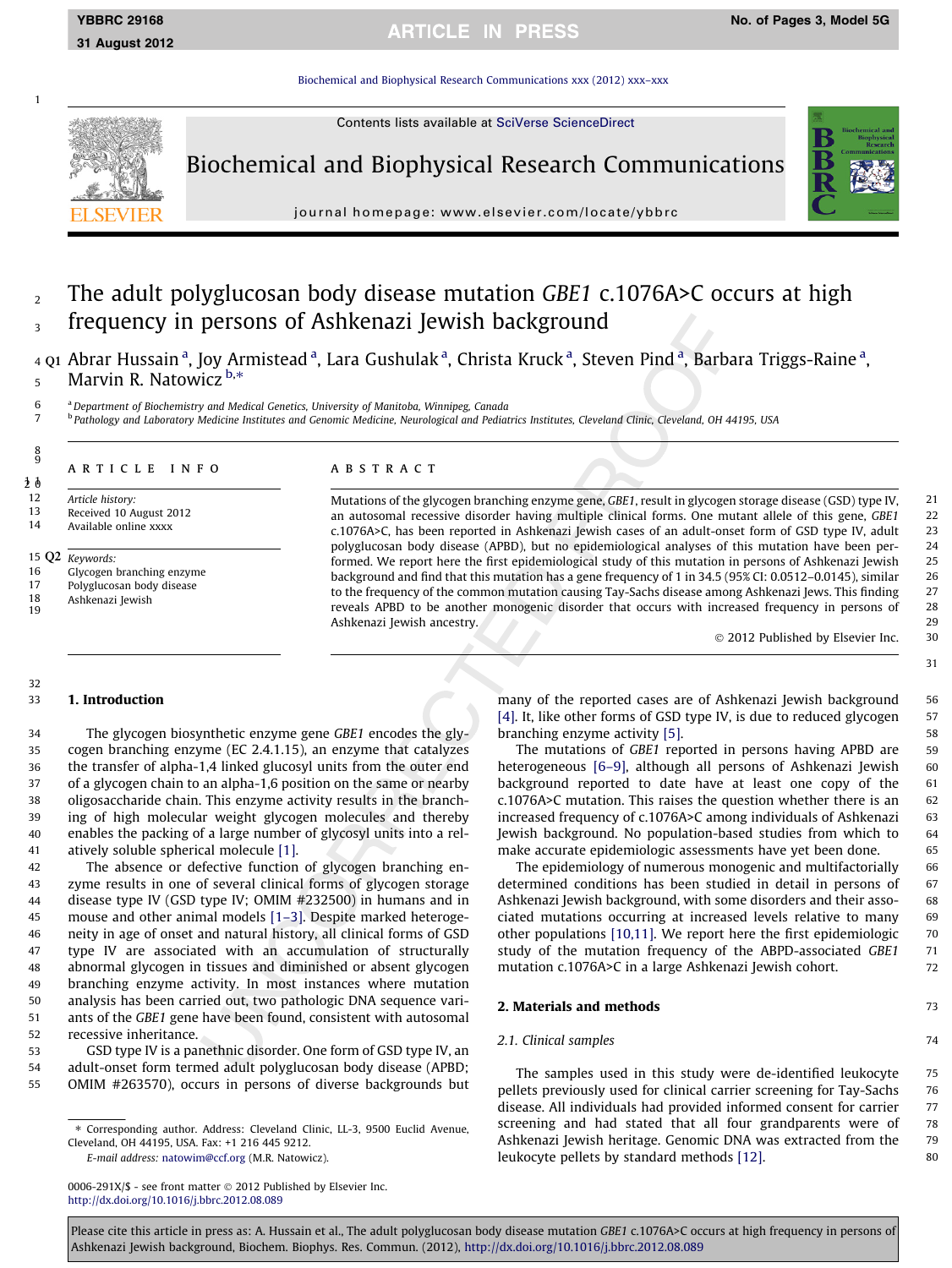# YBBRC 29168 No. of Pages 3, Model 5G





Fig. 1. Detection strategy for GBE1 c.1076A>C. DNA was amplified with primers that create an HnfI site only in the presence of the c.1076A>C mutation. PCR products were digested with HnfI and separated on a 2% agarose gel. Lanes: 1- Molecular Weight Marker, 2-Control PCR Product, 3-Carrier PCR Product. An asterisk indicates the new 123 bp DNA fragment created only in the presence of the mutation. The 19 bp fragment is run off the bottom of the gel.

## 81 2.2. Detection of the GBE1 c.1076A>C mutation

 The region harboring the GBE1 c.1076A>C mutation (NM\_ 83 000158) was PCR-amplified with forward primer 5'-tgggatagca-84 gattgtttg<u>a</u>ct-3' and reverse primer 5'-taagaacattaagtaccagtga-3' 85 using an annealing temperature of  $55$  °C. All other PCR conditions are as described previously [\[13\]](#page-2-0). A site-directed C to A substitution in the forward primer (underlined), resulted in an Hnf1 restriction enzyme site that created a 123 bp fragment only in the presence of the 1076A>C mutation. The 142 bp PCR product and 123/19 bp restriction products were separated on a 2% agarose gel or an 8% acrylamide gel and visualized by ethidium bromide staining (Fig. 1).

#### 92 2.3. Detection of the HEXA c.1278insTATC mutation

 For the detection of the c.1278insTATC mutation in exon 11 of HEXA, a 387 bp PCR-product was generated with forward primer 95 5'-tcccatgttgcctgtgtatg-3' and reverse primer 5'-cctcaccccagctaag 96 ttgt-3'. The mutation was detected by the presence of an additional elution peak using denaturing high performance liquid chromatog- raphy (dHPLC). Samples were separated on a Transgenomics 99 Wave 3500 system using a manufacturer supplied DNASep<sup>®</sup> col- umn and Wave optimized buffers (Transition Technologies, Inc., Toronto). Separations were performed at an oven temperature of 102 58.4 °C using a gradient of 56.8–65.8% buffer B. Samples with an additional peak by dHPLC analysis were confirmed to have the c.1278insTATC mutation by heteroduplex analysis as described previously [\[14\]](#page-2-0).

### 106 3. Results and discussion

 DNA was successfully analyzed for the presence/absence of GBE1 c.1076A>C in samples from 380 persons who reported that all four grandparents were of Ashkenazi Jewish background. Eleven samples had this mutation (Fig. 1), resulting in a heterozygote frequency of 1 in 34.5 persons (95% CI: 0.0512–0.0145), an unex- pectedly high carrier frequency that approximates the carrier fre- quencies of the most common deleterious mutations for several disorders that more commonly occur in persons of Ashkenazi Jew-ish background [\[10,11\]](#page-2-0).

116 A possible explanation for the high heterozygote frequency of 117 c.1076A>C in GBE1 noted above is a biased or otherwise unusual representation of persons of Ashkenazi Jewish background in the 118 cohort studied here. In consideration of this possibility, we then 119 assessed the frequency of the most common recessive mutation 120 for Tay-Sachs disease in persons of Jewish background, the HEXA 121 c.1278insTATC mutation, in the same cohort. DNA was successfully 122 analyzed for the presence/absence of the HEXA c.1278insTATC al- 123 lele in 402 samples. Fourteen samples had this mutation, resulting 124 in a heterozygote frequency of 1 in 28.7 (95% CI: 0.0577–0.0192), 125 similar to the heterozygote frequency of HEXA c.1278insTATC re- 126 ported for American Ashkenazi Jews as well as Ashkenazi Jews in 127 other countries [\[15–20\]](#page-2-0). This result, in turn, makes it unlikely that 128 the high frequency of GBE1 c.1076A>C observed in this study is due 129 to a sampling bias. 130

The finding of a high frequency of a disease-associated allele is 131 not unique in this population. Much work has been done on the 132 population genetics of persons of Jewish background, especially 133 Ashkenazi Jews [\[21–23\].](#page-2-0) Among the mutant alleles for serious dis- 134 orders that occur at high frequencies in persons of Ashkenazi Jew- 135 ish background, only specific mutant alleles for Gaucher disease 136 (GBA p.409S), Tay-Sachs disease (HEXA c.1278insTATC) and familial 137 dysautonomia (IKBKAP c.2204+6T>C) occur at similar or higher 138 frequencies than the GBE1 c.1076A>C heterozygote frequency 139 reported here [\[10,11\]](#page-2-0). The determination of the origin and subse- 140 quent population history of the GBE1 c.1076A>C mutation and 141 how this relates to its high prevalence in persons of Ashkenazi 142 Jewish background is an important question that arises from this 143 work. The contraction of the contraction of the contraction of the contraction of the contraction of the contraction of the contraction of the contraction of the contraction of the contraction of the contraction of the con

Sequencing of all exons and intron/exon junctions typically re- 145 veals two allelic mutations of the GBE1 locus in Ashkenazi Jews with 146 ABPD, usually homozygosity of c.1076A>C. There are, however, sev-<br>147 eral instances of clinically, neuroradiologically and biopsy-proven 148 APBD in Ashkenazi Jewish individuals where mutation analysis re- 149 vealed only a single copy of that mutant allele and an apparent ab- 150 sence of another allelic mutation [\(\[24\],](#page-2-0) M. Natowicz, personal 151 observations), as well as a report of a non-Jewish individual with 152 clinically-definite APBD and only a single detected mutant GBE1 153 mutation [\[9\]](#page-2-0). These cases, in turn, raise several interesting possibil-<br>154 ities: (1) that a small percentage of individuals with APBD are man- 155 ifesting heterozygotes of a single mutation of GBE1; (2) that there is 156 an undetected mutation of the other allele of GBE1 in these individ- 157 uals, such as a promoter mutation in trans to the detected mutant 158 allele; or  $(3)$  that these individuals harbor a mutation of another 159 gene that acts synergistically with the single mutated allele. Thus 160 far, only coding region or splice junction mutations have been re- 161 ported for the GBE1 gene. Synergistic heterozygosity as the basis 162 for a subset of cases of APBD is without precedent and, if present, 163 would add to our understanding of the complexity of glycogen 164 metabolism. Two instances of possible synergistic heterozygosity 165 related to heterozygosity for myophosphorylase, another enzyme 166 of glycogen metabolism, have been reported [\[25\]](#page-2-0). 167

APBD now appears to be another genetic condition prevalent in 168 individuals of Ashkenazi Jewish background. Insofar as APBD is 169 clinically heterogeneous in its initial presentation and natural his- 170 tory, it is often difficult to diagnose and the correct diagnosis can 171 be delayed for many years; affected individuals are often misdiag-<br>172 nosed as having multiple sclerosis or prostatic hyperplasia [\[4\].](#page-2-0) The 173 findings of this study have particular relevance for persons of 174 Ashkenazi Jewish background for whom APBD might be a clinical 175 consideration. This work also raises interesting questions regard- 176 ing the population history of this mutation and its impacts on 177 glycogen metabolism. 178

#### Acknowledgments 179

We are grateful to the Louis and Susan Coddon Family Founda-<br>180 tion for support of this work. 181

Please cite this article in press as: A. Hussain et al., The adult polyglucosan body disease mutation GBE1 c.1076A>C occurs at high frequency in persons of Ashkenazi Jewish background, Biochem. Biophys. Res. Commun. (2012), <http://dx.doi.org/10.1016/j.bbrc.2012.08.089>